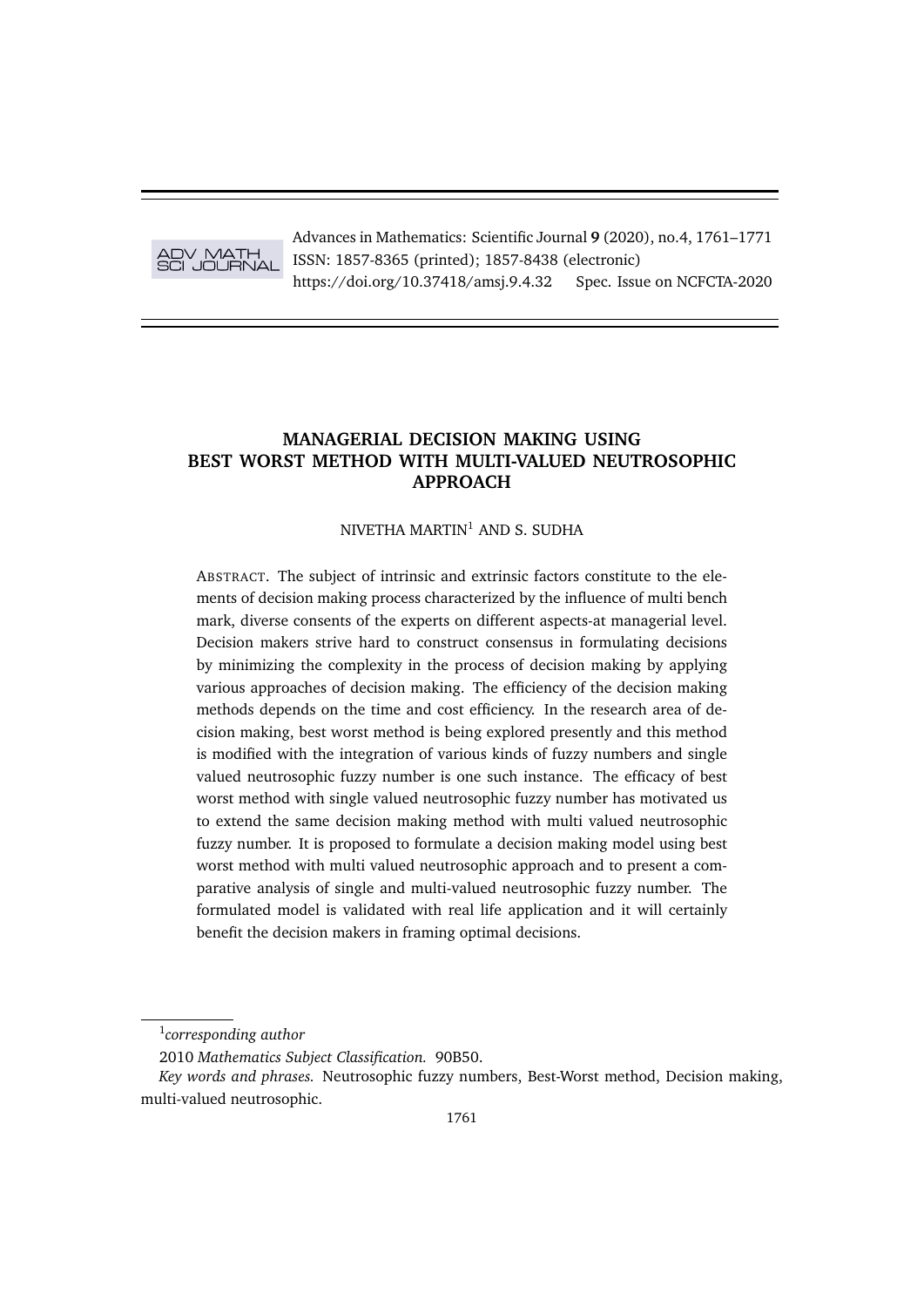## 1. INTRODUCTION

In the last decade, concealed by uncertain atmosphere, many algorithms in fuzzy andintutionistic fuzzy have been deliberated intensely for uncertain data processing. The neutrosophic set is a simplification of fuzzy sets and intutionistic fuzzy sets. Neutrosophic set has latent of being a wide-ranging structure for indecision investigation in big data sets.Fuzzy logic was generalized in 2001 by Florentin Smarandache. Currently neutrosophic Fuzzy Sets becomes a recent research area in various appliances of optimization fields. Decision-making(DM) is considered as the cognitive process consequence in the collection of a certainty or a strategy among numerous alternative possibilities. The neutrosophic aggregation operation may be combined with the existing Multi-bench mark decision-making (MCDM) process such as best-worst method (BWM) to solve several types of problems in different fields of decision-making in our everyday life. The multibench mark optimization and compromise solution method have investigated by P.J.G. Pineda, et al. (2018) [5],in which he applied the technique to decide on the appropriate enhancement choice goals with the equivalent weights offerd by the DANP method. The human brain is not capable to review the effects of transforms in one factor on more than four interconnected controling factor. Scherz and Vafadarnikjoo (2019) [7], have worked with various MCDA methods which were applied for single issues inside the turf of prolongable erection.

Jafar Rezaei, (2015) [2] proposed an application of robust optimization technique to a recently developed model named Best-Worst method and the resulted robust approach is formulated as a linear programming. Solairaju et al, (2018) [8] presented the knowledge organization tactic of renovate ingneutrosophic fuzzy values into fuzzy values by means of impreciaion techniques in defuzzyfication. Juan-juan Peng,(2015) [3] presented an approach for solving MCGDM problems and explored by applying the power aggregation operators. Rezaei, J. (2016) [6] derived the final scores of the alternatives by aggregating the weights from different sets of bench mark and alternatives, based on which the best alternative is selected. Several researchers like Abdel (2020) [1] have discussed in his various works for how to make decisions.

In this paper, we have formulate a decision making model using best and worst method with multi valued neutrosophic approach by converting the multi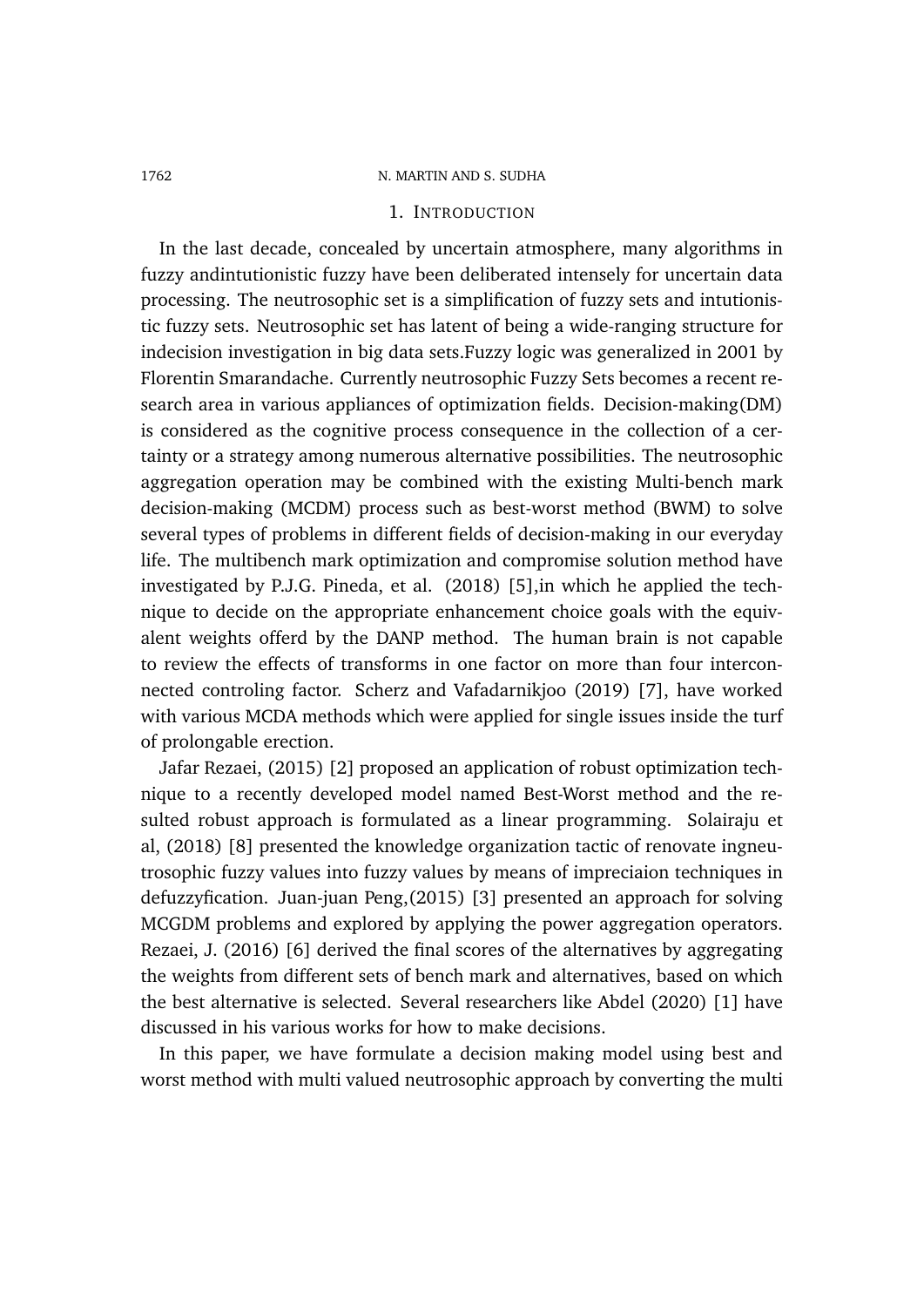valued neutrosophic representations of the data to the single valued neutrosophic representation using optimistic approach.The paper is organized as follows, section 1 gives a brief introduction and literature survey; preliminaries are presented in section 2; section 3 consists of the methodology, a numerical example has been drafted to validate the proposed model in section 4. Finally the research work is summarized in section 5.

## 2. PRELIMINARIES

This section comprises of fundamental definitions and methods used in this research work.

2.1. **Neutrosophic Fuzzy Set.** Let  $\xi^*$  be the universe. A neutrosophic fuzzy set  $A_{NF}$  in  $\xi^*$  which is described by a truth membership value  $T_A$ , Indeterminacy membership value  $I_A$  and a falsity membership value  $F_A$  where  $T_A$ ,  $I_A$  and  $F_A$ are real set of components of [0, 1]. It can be denoted by  $A_{NF} = \{ \langle x, T_A, I_A, F_A \rangle :$  $x \in \xi^*$ . There is no restriction on the sum of  $T_A, I_A, F_A 0^- \leq \sup T_A + \sup I_A +$  $\sup F_A \leq 3^+$ .

2.2. Multi valued Neutrosophic set(MVNS). Let  $\xi^*$  be the universe, with a nonspecific factor in  $\xi^*$  denoted by x. A MVNS A in  $\xi^*$  is specified by the following functions  $\bar{T}_A, \bar{I_A}$  and  $\bar{F_A}$  in the structure of subset of  $[0,1]$ , which can be defined by  $A_{NF}=\{\big\langle x,\bar{T_A},\bar{I_A},\bar{F_A}\big\rangle:x\in\xi^*\}$ , where  $\bar{T_A},\bar{I_A}$  and  $\bar{F_A}$  denotes truthmembership degree, indeterminacy-membership degree and falsity membership degree respectively, with the below condition:  $0 \leq \bar{T}_A, \bar{I}_A, \bar{F}_A \leq 1$ .

2.3. **Transformation of neutrosophic fuzzy.** [8] There are two methods for transforming neutrosophic fuzzy values (sets) into fuzzy values (sets).

2.3.1. *Method I (Imprecision membership):* Any neutrosophic fuzzy set  $N_A = (T_A, I_A, F_A)$  including neutrosophic fuzzy values are transformed into intuitionistic fuzzy values or vague values as  $\eta(A) = (T_A, f_A)$  where  $f_A$  is estimated the formula stated below which is called as Impression membership method:

$$
f_A = \begin{cases} F_A + \frac{[1 - F_A - I_A][1 - F_A]}{[F_A + I_A]} & \text{if} \quad F_A = 0\\ F_A + \frac{[1 - F_A - I_A][F_A]}{[F_A + I_A]} & \text{if} \quad 0 < F_A \le 0.5\\ F_A + [1 - F_A - I_A] \left[ 0.5 + \frac{F_A - 0.5}{F_A + I_A} \right] & \text{if} \quad 0.5 < F_A \le 1. \end{cases}
$$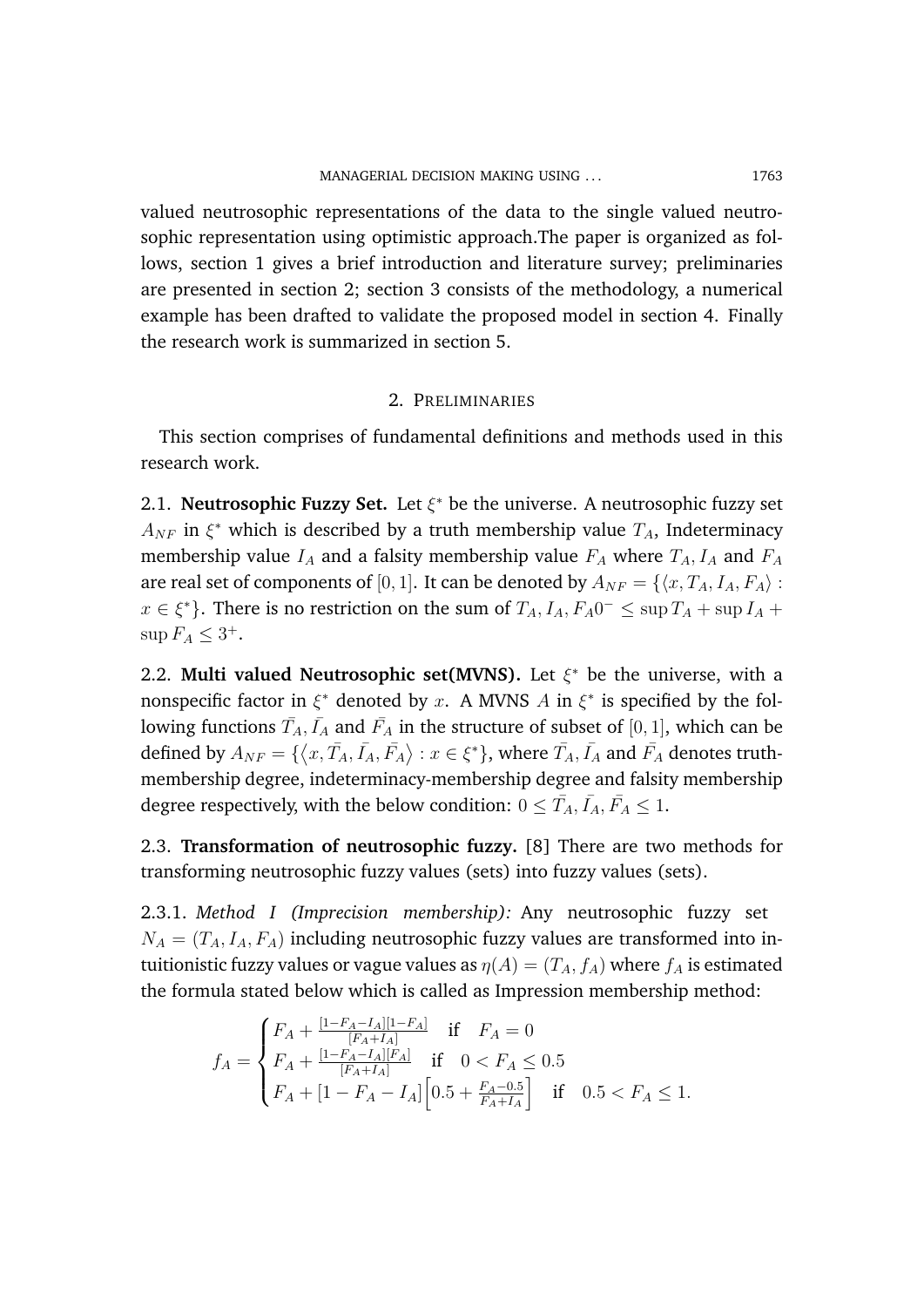2.3.2. *Method II (Defuzzification):* After Method I (Median membership), intuitionistic (vague) fuzzy values of the form  $\eta(A) = (T_A, f_A)$  are transformed into fuzzy set including fuzzy values as  $\langle \Delta(A) \rangle = \left\langle \frac{T_A}{|T_A|}\right\rangle$  $[T_A+f_A]$  $\Bigr\rangle$  .

### 3. METHODOLOGY

3.1. **Decision Matrix.** The multivalued neutrosophic fuzzy matrics is constructed based on the expert's opinion with reference to the benchmarks of resolution. The following steps are used to convert the multivalued neutrosophic fuzzy in to single fuzzy decision matrix  $\mathbb{D}(M)$ .

**Step 1 :** Limited Neutrosophic fuzzy values are shaped into a neutrosophic fuzzy decision matrix having R rows and C columns, such that Rneutrosophic fuzzy attributes (each row) corresponding to C neutrosophic fuzzy alternatives (each column). There are n number of fuzzy decision matrices  $\mathbb{D}(M_i)[i = 1 \text{ to } n]$ are considered.

**Step 2:** The exceeding fuzzy matrix  $(M_i)$  is modified into a single fuzzy matric  $\eta(M_i)$  having two membership functions in which  $T_{Ai}$  is unaltered, and  $f_{Ai}$  is calculated from  $I_{Ai}$ , and  $F_{Ai}$  using impression membership (method I).

**Step 3:** After step 2, and for each  $i = 1$  to n, the single fuzzy decision matrix  $\mathbb{D}(M_i)$  is defuzzified as a single fuzzy decision matrix  $\mathbb{D}(M_i)$  having only one membership by the method II.

3.2. **Best Worst method.** [6] A MCDM problem is formed of some alternatives  $(a_1, a_2, ..., a_m)$  and multiple bench mark  $(b_1, b_2, ..., b_n)$  and each alternative has a score with respect to each criterion  $(\rho_{11}, \rho_{12}, ..., \rho_{mn})$ . The MCDM problem can be described as the following matrix:

$$
\rho = \begin{pmatrix} \rho_{11} & \rho_{12} & \dots & \rho_{1n} \\ \rho_{21} & \rho_{22} & \dots & \rho_{2n} \\ \rho_{m1} & \rho_{m2} & \dots & \rho_{mn} \end{pmatrix}.
$$

The key function of an MCDM problem is to get the best option with the best overall value  $(\nu_i)$ .

There are various methods to determine the overall score for every alternative and the easy approach is to apply an additive weighted value function as the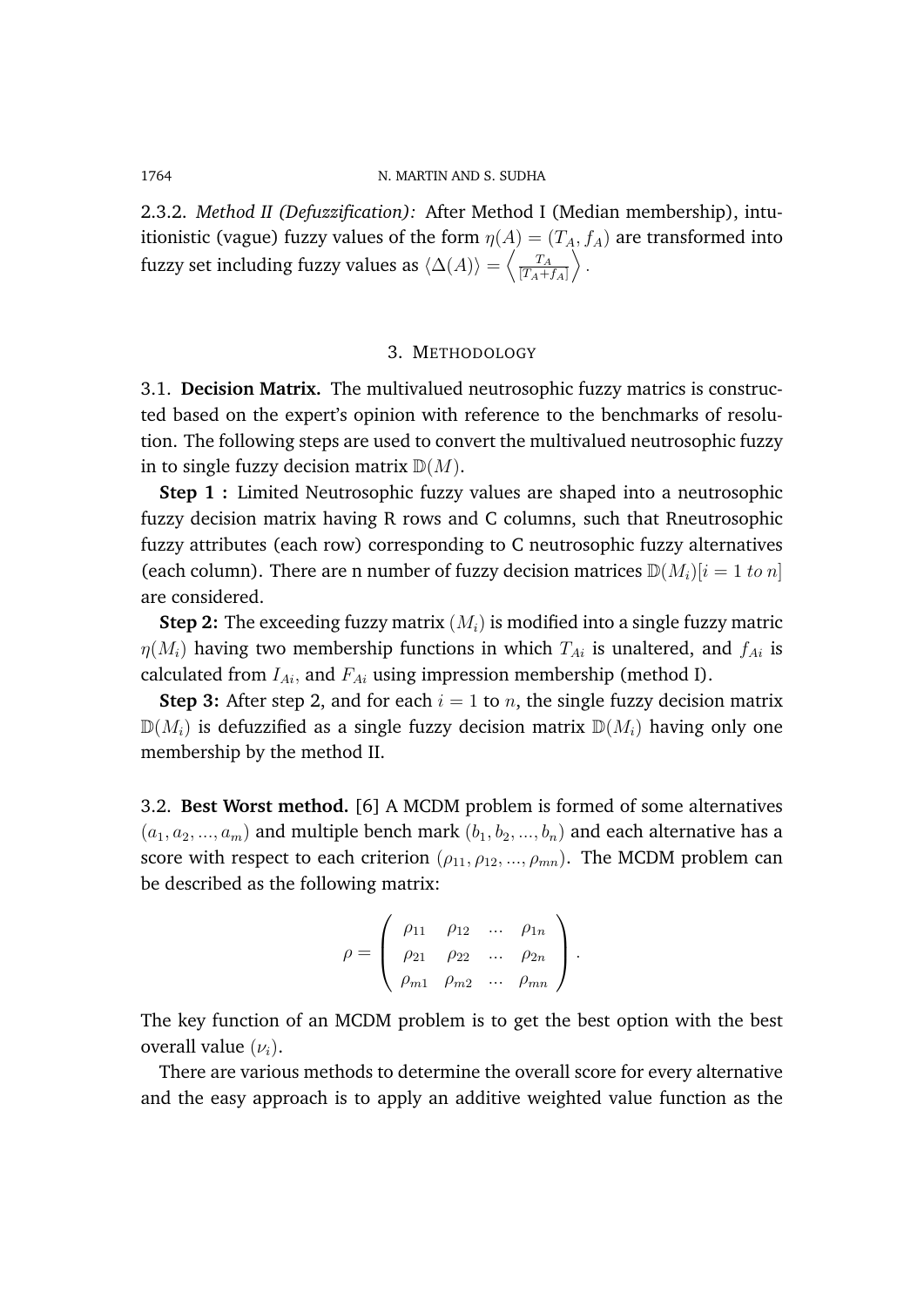following formula (Keeney & Raiffa,1993) [4]:

$$
\nu_i = \sum_{j=1}^n \omega_j \rho_{ij}, \quad \omega_j \ge 0 \quad \text{and} \quad \sum_{j=1}^n \omega_j = 1.
$$

The best-worst method (BWM)(Rezaei,2015) is used to discover the heft of each touch stone  $(\omega_i)$  and we have the score of each alternative with respect to each criterion  $(\rho_{ij})$ , and the overall score can be easily obtained.

To summarise the following steps of BWM that can be applied to obtain the weights of the bench mark.

**Step 1.** Determine a set of decision bench marks. Let us consider the bench mark  $(b_1, b_2, ..., b_n)$  that should be utilized to reach at a conclusion. For Example, in the case of Teaching and Learning process the decision bench mark can be listed below, Learner centric  $(b_1)$ , Activity Based  $(b_2)$ , Space for creativity  $(b_3)$ , Interactive  $(b_4)$ , Time efficiency  $(b_5)$ .

**Step 2.** Determine the best (e.g.fascinating,most excellent) and the worst (e.g. unsuitable, least essential) bench mark.

In this step, the decision-maker identifies the best and the worst bench mark. In general,no association is made at this stage. For example, for a particular decision-maker identifies, Learner centric  $(b_1)$  and Time Efficiency  $(b_5)$  may be the best and the worst bench mark, respectively.

**Step 3.** Find out the importance of the best bench mark over all the other bench mark using an integer between 1 and 9. The resulting Best-to-Others vector would be:

$$
A_B = (a_{B1}, a_{B2}, ..., a_{Bn}).
$$

Where  $a_{Bj}$  represents the importance of the best bench mark B over bench mark j. That is  $a_{BB} = 1$ . For our example, the vector explains the importance of Learner centric  $(b_1)$  over all the other bench mark.

**Step 4** Decide the importance of all the bench mark over the worst bench mark using an integer between 1 and 9. The resulting others-to-Worst vector would be  $A_W = (a_{1w}, a_{2w}, ..., a_{nw})^T$ , where  $a_{jw}$  represents the importance of the bench mark j over the worst bench mark W. That is  $a_{ww} = 1$ . For our example, the vector indicates the importance of all the bench mark over Time Efficiency  $(b_5)$ .

**Step 5.** Find the optimal weights  $(\omega_1^*, \omega_2^*, ..., \omega_n^*)$ . The optimal weight for the bench mark is the one where, for each pair of  $\omega_B/\omega_i$  and  $\omega_i/\omega_w$ . Then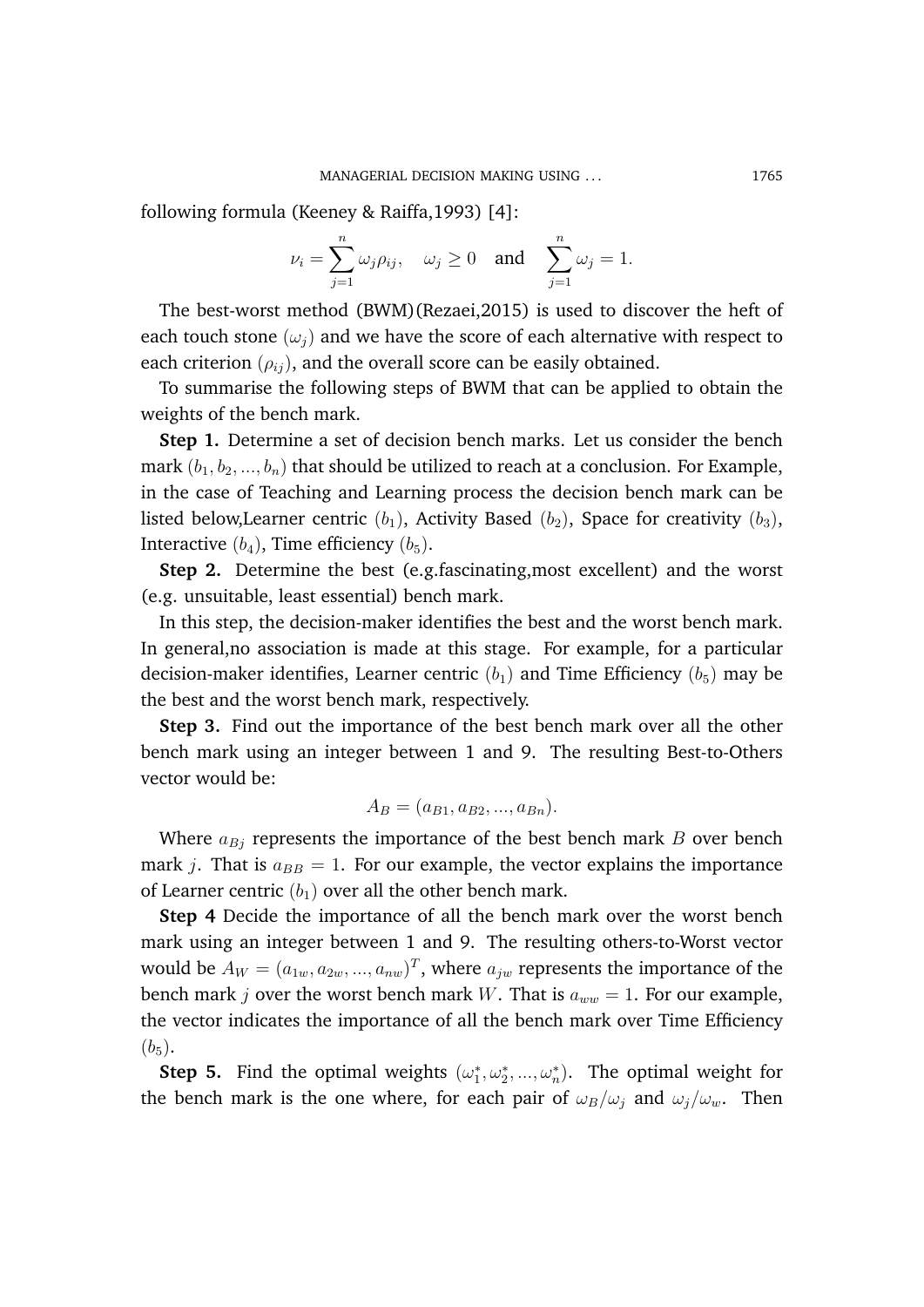$\omega_B/\omega_j = a_{Bj}$  and  $\omega_j/\omega_w = a_{jw}$ . To satisfies the following conditions for all j, we should find a solution where the maximum absolute differences  $\frac{\omega_B}{\omega_B}$  $\frac{\omega_B}{\omega_j}-a_{Bj}$ and  $\frac{\omega_j}{\omega}$  $\frac{\omega_j}{\omega_w} - a_{jw}|$  for all  $j$  is minimized, which is transferred to the following LPP model,

$$
\min \max_{j} \left\{ \left| \frac{\omega_B}{\omega_j} - a_{Bj} \right|, \left| \frac{\omega_j}{\omega_w} - a_{jw} \right| \right\}
$$

s.t

(3.1) 
$$
\sum_{j=1}^{n} \omega_j = 1
$$

$$
\omega_j \ge 0, \quad \text{for all} \quad j
$$

Model (3.1) is equivalent to the following model:  $\min \psi$  s.t

(3.2)  
\n
$$
|\frac{\omega_B}{\omega_j} - a_{Bj}| \leq \psi, \text{ for all } j
$$
\n
$$
|\frac{\omega_j}{\omega_w} - a_{jw}| \leq \psi \text{ for all } j
$$
\n
$$
\sum_{j=1}^n \omega_j = 1
$$
\n
$$
\omega_j \geq 0, \text{ for all } j
$$

solving the model (3.2) the optimal weights  $(\omega_1^*, \omega_2^*, ..., \omega_n^*)$  and  $\psi^*$  are obtained.

The consistency ratio is determined to check the feasibility of the values obtained using the Table 1.

Consistency Ratio =  $\frac{\psi^*}{\cos{istenc}}$ consistency index

TABLE 1. Consistency index (CI) table.

| $a_{Bw}$              |  |  |                                                                                             |  |  |
|-----------------------|--|--|---------------------------------------------------------------------------------------------|--|--|
| Consistency           |  |  | $0.00 \mid 0.44 \mid 1.00 \mid 1.63 \mid 2.30 \mid 3.00 \mid 3.73 \mid 4.47 \mid 5.23 \mid$ |  |  |
| index ( $\max \psi$ ) |  |  |                                                                                             |  |  |

# 4. NUMERICAL EXAMPLE

In this section, an example of MCDM problem is used to demonstrate the proposed decision making method.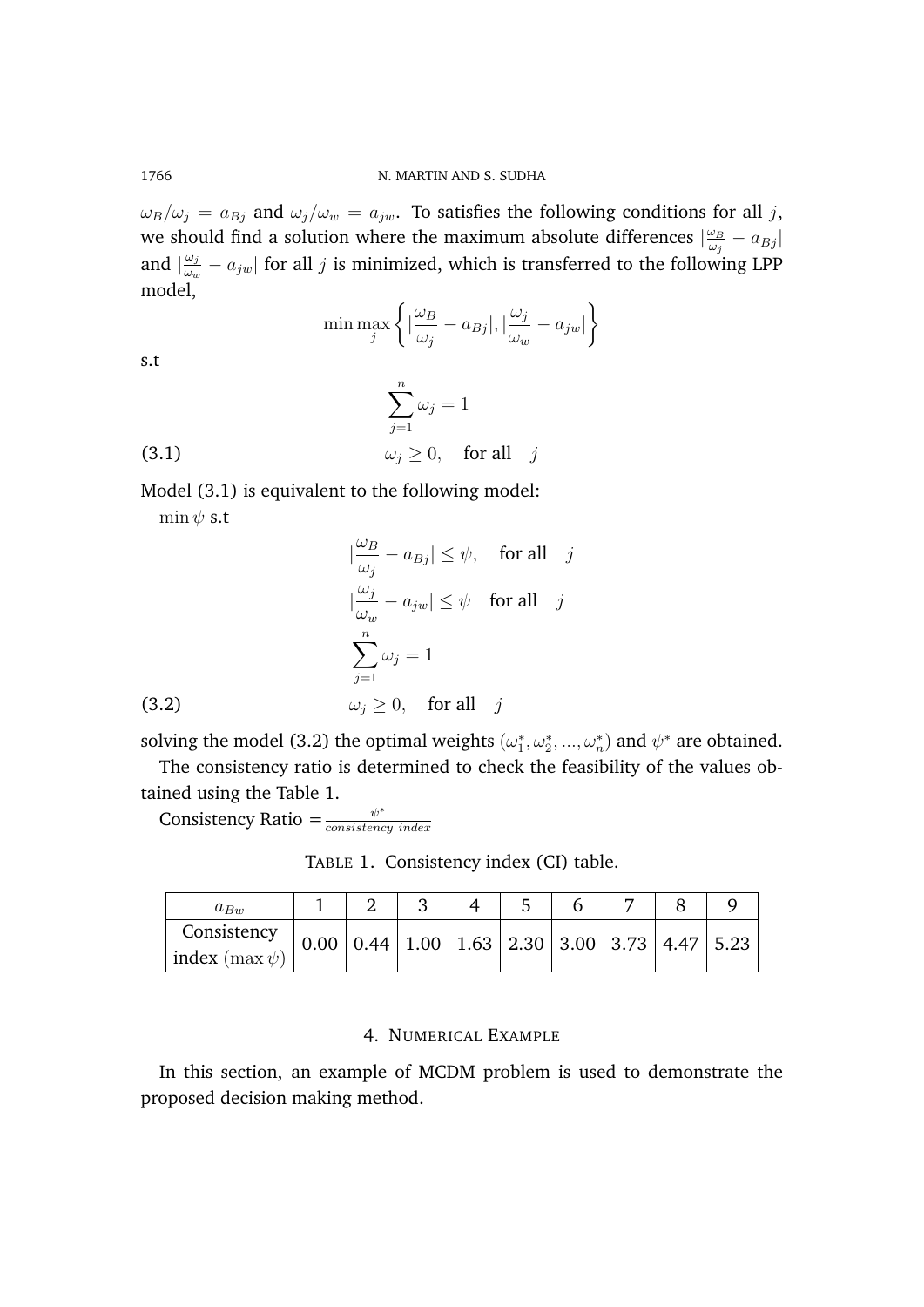Education is important to every person and is rated by every nation. Umoh (2006) has rightly observed education helps the human being to build up in the emotionally, psychologically, ethically,mentally and sensitively by providing suitable atmosphere, teaching new information, thoughts and talents that will facilitate us to be valuable and to society. Generally we can define five bench mark that will help us to measure the Teaching and Learning process. The decision bench mark can be listed below, Learner centric  $(b_1)$ , Activity Based  $(b_2)$ , Space for creativity  $(b_3)$ , Interactive  $(b_4)$ , Time efficiency  $(b_5)$  and the various methods are denoted by  $M_1, M_2, M_3, M_4, M_5$ 

|       | Learner                 | Activity                | Space for               | Interactive       | Time              |
|-------|-------------------------|-------------------------|-------------------------|-------------------|-------------------|
|       | centric                 | Based                   | creativity              |                   | Efficiency        |
| $M_1$ | $\{(0.9), (0.2, 0.3),$  | $\{(0.6), (0.1),$       | $\{(0.8),\$             | $\{(0.5),\}$      | $\{(0.5), (0.2),$ |
|       | (0.2)                   | (0.5, 0.2)              | (0.3), (0.5)            | (0.1), (0.4)      | (0.7, 0.8)        |
| $M_2$ | $\{(0.7), (0.4, 0.1),$  | $\{(0.9), (0.3, 0.7),$  | $\{(0.5), (0.7),$       | $\{(0.4),\}$      | $\{(0.4), (0.3),$ |
|       | (0.5, 0.1)              | (0.5, 0.2)              | (0.4, 0.2)              | (0.1), (0.2)      | (0.1, 0.4)        |
|       | $\{(0.5, 0.8),\}$       | $\{(0.7,0,0.1), (0.6),$ | $\{(0.9,1), (0.1,0.3),$ | $\{(0.6), (0.3),$ | $\{(0.3),\}$      |
| $M_3$ | (0.2, 0.5), (0.6)       | (0.2, 0.6)              | (0.2, 0.4)              | (0.2, 0.1)        | (0.2, 0.3), (0.4) |
| $M_4$ | $\{(0.8, 0.4, 0.1),\}$  | $\{(1,0,0), (0.7),$     | $\{(0.7),\}$            | $\{(0.6),\$       | ${(0.4),$         |
|       | (0.2, 0.3), (0.6)       | (0.4, 0.7)              | $(0.3), (0.3)\}$        | (0.3), (0.4)      | (0.1), (0.1, 0.2) |
| $M_5$ | $\{(1,0,0), (0.4,0.5),$ | $\{(0.1, 0.7), (0.5),$  | $\{(0.6), (0.1),$       | $\{(0.8), (0.5),$ | $\{(0.5),\}$      |
|       | (0.5, 0.1)              | (0.2, 0.3)              | (0.2, 0.5)              | (0.2, 0.3)        | (0.2), (0.2)      |

The initial Decision matrix is

Multivalued neutrosophic fuzzy values are converted into single valued fuzzy values using optimistic approach by selecting the max( Truth membership) and min(Indeterminacy and Falsity).

| Criterion/ | Learner           | Activity          | Space for         | Interactive       | Time              |
|------------|-------------------|-------------------|-------------------|-------------------|-------------------|
| methods    | centric           | Based             | creativity        |                   | Efficiency        |
| $M_1$      | $\{(0.9), (0.2),$ | $\{(0.6), (0.1),$ | $\{(0.8), (0.3),$ | $\{(0.5), (0.1),$ | $\{(0.5),\}$      |
|            | (0.2)             | (0.2)             | (0.5)             | (0.4)             | (0.2), (0.7)      |
| $M_2$      | $\{(0.7), (0.1),$ | $\{(0.9), (0.3),$ | $\{(0.5), (0.7),$ | $\{(0.4), (0.1),$ | $\{(0.4), (0.3),$ |
|            | (0.1)             | (0.2)             | (0.2)             | (0.2)             | (0.1)             |
| $M_3$      | $\{(0.8), (0.2),$ | $\{(0.7), (0.6),$ | $\{(1), (0.1),$   | $\{(0.6), (0.3),$ | $\{(0.3), (0.2),$ |
|            | (0.6)             | (0.2)             | (0.2)             | (0.1)             | (0.4)             |
|            | $\{(0.8), (0.2),$ | $\{(1), (0.7),$   | $\{(0.7), (0.3),$ | $\{(0.6), (0.3),$ | $\{(0.4), (0.1),$ |
| $M_{4}$    | (0.6)             | (0.4)             | (0.3)             | (0.4)             | (0.1)             |
| $M_5$      | $\{(1), (0.4),$   | $\{(0.7), (0.5),$ | $\{(0.6), (0.1),$ | $\{(0.8), (0.5),$ | $\{(0.5), (0.2),$ |
|            | (0.1)             | (0.2)             | (0.2)             | (0.2)             | (0.2)             |

The modified Decision matrix using optimistic approach is

The single valued fuzzy decision matrix is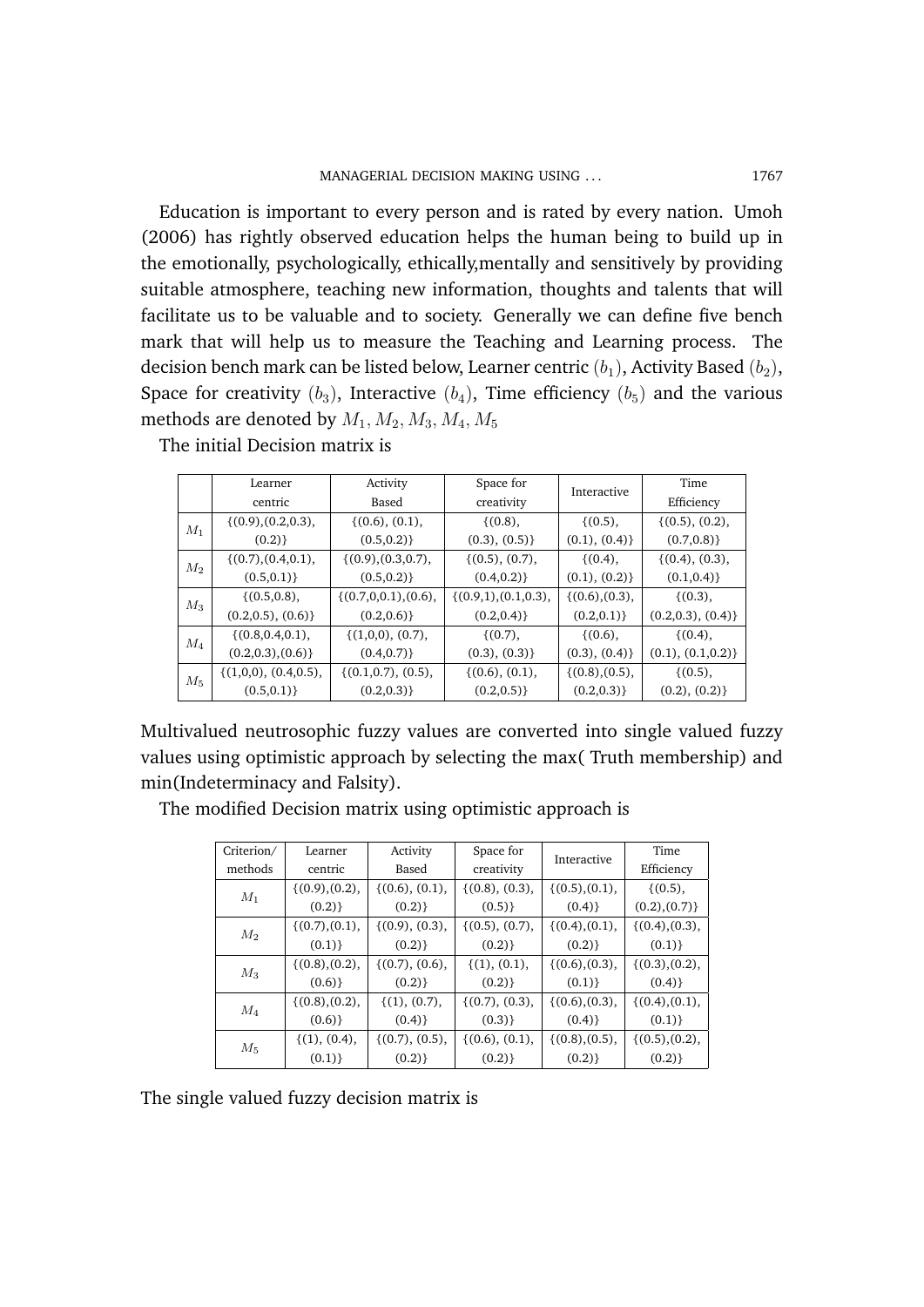$$
\mathbb{D}(M) = \begin{pmatrix}\n(0.6429) & (0.4736) & (0.5614) & (0.3846) & (0.4091) \\
(0.5833) & (0.6923) & (0.6925) & (0.3749) & (0.6154) \\
(0.5246) & (0.7368) & (0.5999) & (0.7059) & (0.3103) \\
(0.5246) & (0.733) & (0.5833) & (0.5122) & (0.444) \\
(0.833) & (0.7102) & (0.4736) & (0.7369) & (0.5)\n\end{pmatrix}
$$

The Nine point scale for Five Bench marks are presented below

- (1) Equal relative importance
- (2) Equally to moderately more important
- (3) Moderately more Important
- (4) Moderately to strongly Important
- (5) Strongly Important
- (6) Strongly to very strongly more Important
- (7) Very strongly more Important
- (8) Very strongly to extremely more Important
- (9) Extremely Important (High priority)

Neutrosophic fuzzy values for Nine point scale value and it is transformed in to Single valued fuzzy number by Imprecision and Defuzzification method

| <b>NFN</b>      | Method I $\eta(A)$ | Fuzzy number  | Method II $\Delta(A)$ |
|-----------------|--------------------|---------------|-----------------------|
| (1,0,0.1)       | 1                  | (1,1)         | $0.5 = 1$             |
|                 |                    |               | (Equal importance)    |
| (0.8, 0.1, 0.3) | 0.75               | (0.8, 0.75)   | 0.516                 |
| (0.7, 0.3, 0.4) | 0.5714             | (0.7, 0.5714) | 0.551                 |
| (0.8, 0.1, 0.1) | 0.5                | (0.8, 0.5)    | 0.6154                |
| (1,0.4,0.4)     | 0.5                | (1, 0.5)      | 0.6667                |
| (0.7, 0.2, 0.1) | 0.333              | (0.7, 0.333)  | 0.6776                |
| (0.9, 0.3, 0.2) | 0.4                | (0.9, 0.4)    | 0.6923                |
| (0.8, 0.4, 0.1) | 0.2                | (0.8, 0.2)    | 0.778                 |
| (0.8, 0.7, 0.2) | 0.222              | (0.8, 0.222)  | 0.7828                |

Pairwise comparision for Best and Worst bench mark is as follows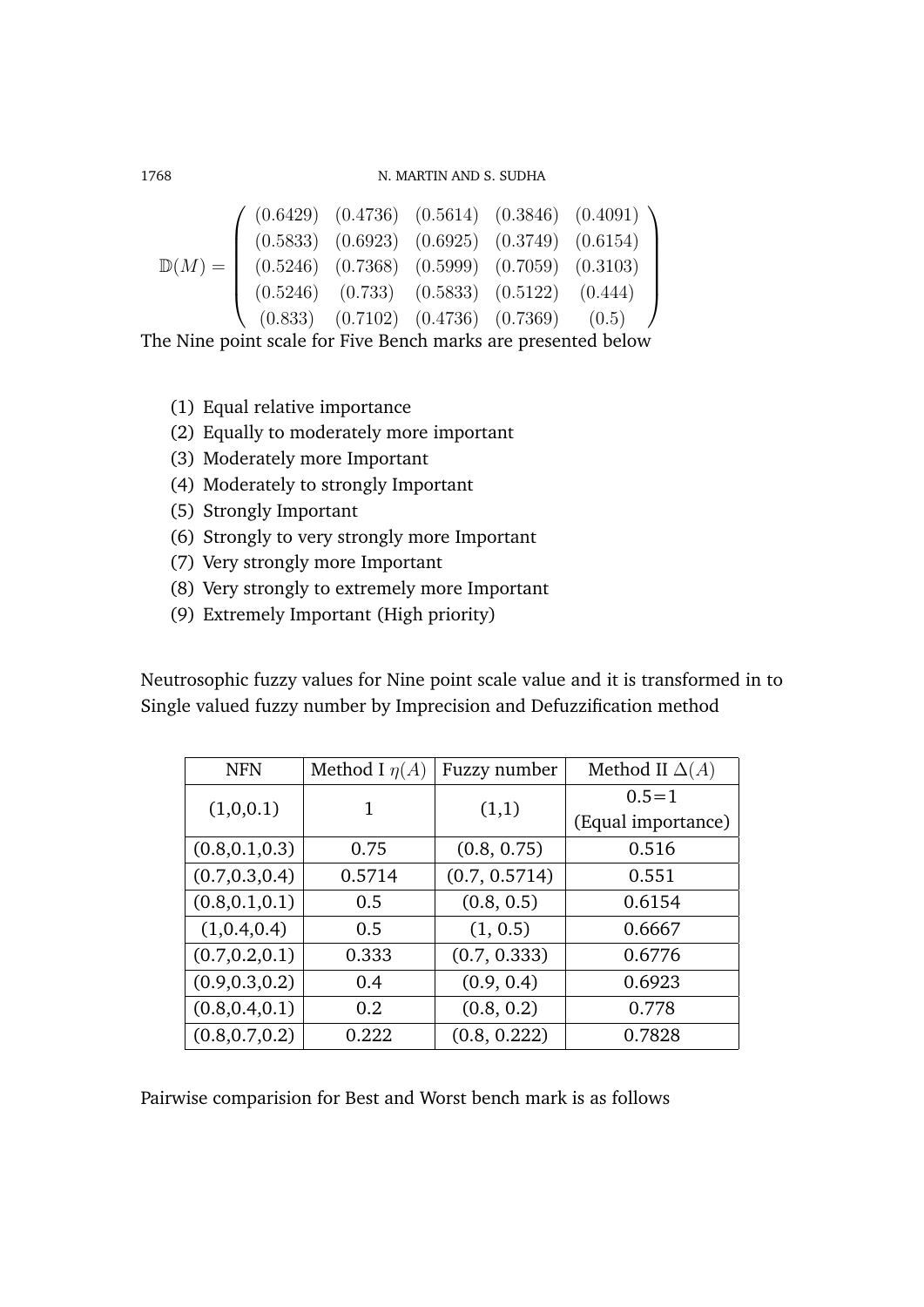| B O /Bench mark                                 | $b_1$ | $b_2 \quad b_3$ | $b_4$ | $v_5$ |
|-------------------------------------------------|-------|-----------------|-------|-------|
| Best Bench mark : $b_1$ (Learner centric) 1 3 2 |       |                 |       | 7     |
| O W/Worst Bench mark : $b_5$                    |       |                 |       |       |
|                                                 |       |                 |       |       |
| $b_2$                                           |       |                 |       |       |
| $b_3$                                           |       |                 |       |       |
|                                                 |       |                 |       |       |
|                                                 |       |                 |       |       |

By linear programming approach we can find optimal solution  $\psi^*$  $\min \psi^*$  s.t

$$
\omega_1 - 3\omega_2 \leq \psi, \quad \omega_1 - 2\omega_3 \leq \psi,
$$
  

$$
\omega_1 - 4\omega_4 \leq \psi, \quad \omega_1 - 7\omega_5 \leq \psi,
$$
  

$$
\omega_2 - 4\omega_5 \leq \psi, \quad \omega_3 - 2\omega_5 \leq \psi,
$$
  

$$
\omega_4 - 3\omega_5 \leq \psi
$$

 $\omega_1 + \omega_2 + \omega_3 + \omega_4 + \omega_5 = 1$  and  $\omega_j \geq 0$ , for all j.

solving the above constraints we get the following weights  $\omega_1 = 0.6468, \omega_2 = 0.0931, \omega_3 = 0.0994, \omega_4 = 0.09718, \omega_5 = 0.0635.$ The optimal solution  $\psi^* = 0.0667$ . Consistency Ratio  $=\frac{\psi^*}{consistency \ index}=\frac{0.0667}{2.3}=0.029 \in (0,1)$ .

The Normalized aggregate values are

| Bench marks    | Learner | Activity     | Space for  | Interactive | Time       |
|----------------|---------|--------------|------------|-------------|------------|
| /methods       | centric | <b>Based</b> | creativity |             | Efficiency |
| M1             | 0.6429  | 0.4736       | 0.5614     | 0.5614      | 0.4091     |
| M <sub>2</sub> | 0.5833  | 0.6923       | 0.6925     | 0.6925      | 0.6154     |
| M <sub>3</sub> | 0.5246  | 0.7368       | 0.59999    | 0.59999     | 0.3103     |
| M <sub>4</sub> | 0.5246  | 0.7333       | 0.5833     | 0.5833      | 0.4444     |
| M <sub>5</sub> | 0.8333  | 0.7102       | 0.4736     | 0.4736      | 0.5        |

The weight and ranking of each bench mark is

| Bench mark          | Oэ | U२     |                                               | $v_5$ |
|---------------------|----|--------|-----------------------------------------------|-------|
| $\omega^{\cdot}$    |    |        | $0.6468$   0.0931   0.0994   0.09718   0.0635 |       |
| Rank                |    |        |                                               |       |
| $\eta$ <sup>*</sup> |    | 0.0667 |                                               |       |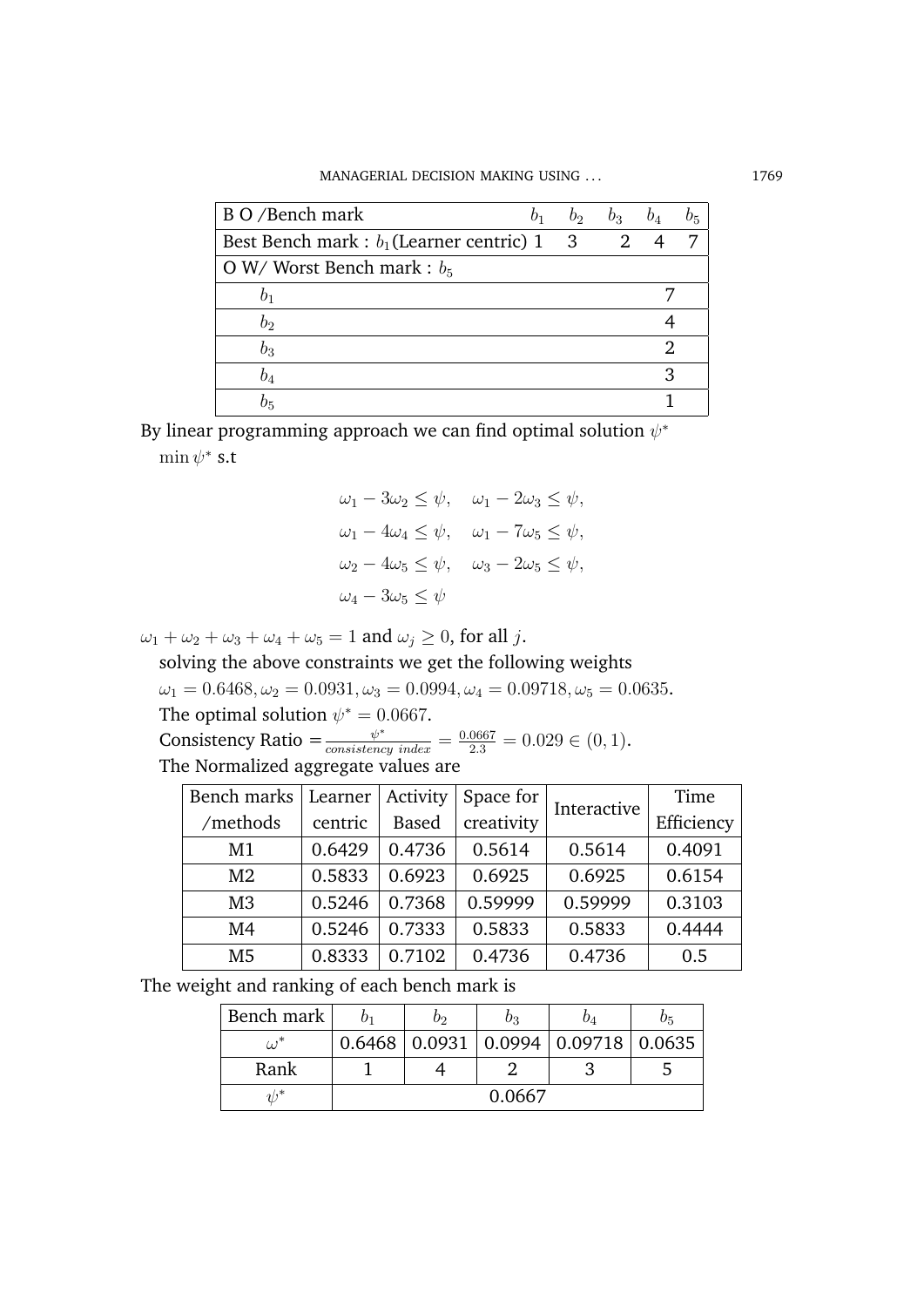| Alternative methods:                                                  | M, | $M_{\rm 3}$ | $M_{5}$ |
|-----------------------------------------------------------------------|----|-------------|---------|
| Overall aggregated value   0.5791   0.5861   0.5558   0.5435   0.7553 |    |             |         |
| Rank                                                                  |    |             |         |

Over all score and Ranking of each alternative methods:

### 5. CONCLUSION

A decision making model using best and worst method with multi valued neutrosophic approach is presented in this research work. Using optimistic approach we can calculate the feasible weights for every bench mark by converting mutli valued neutrosophic sets to single valued neutrosophic sets. This optimistic approach is introduced to handle the decision making process characterized by multi neutrosophic fuzzy sets. In future, we recommend that the same model can be applied in various real life circumstances. This method suggested to give an effective aggregated value and optimal weights and also the opinion of several decision makers are considered to make decisions.

### **REFERENCES**

- [1] M. ABDEL-BASSET, R. MOHAMED, A. E. N. H. ZAIED, A. GAMAL, F. SMARANDACHE: *Solving the supply chain problem using the best-worst method based on a novel Plithogenic model*, Optimization Theory Based on Neutrosophic and Plithogenic Sets, Academic Press, **5** (2020), 1–19.
- [2] J. REZAEI: *Best-worst multi-bench mark decision-making method*, Decision Science Letters, **7** (2018), 323–340.
- [3] J. J. PENG: *Multi-valued Neutrosophic Sets and Power Aggregation Operators with Their Applications in Multi-bench mark Group Decision-making Problems*, International Journal of Computational Intelligence Systems, **8**(2) (2015), 345–363.
- [4] R. KEENEY: *Decisions with multiple objectivesâAŞimportances and value tradeoffs*, Cambridge University Press, Cambridge and New York, 1993, Mathematical Psychology, **15** (1997), 234–81.
- [5] PINEDA: *An integrated MCDM model for improving airline operational and financial performance*, J. Air Transp. Manag., **68** (2018), 103–117.
- [6] J. REZAEI: *Best-worst multi-bench mark decision-making method: Some properties and a linear model*, Omega, **64** (2016), 126–130.